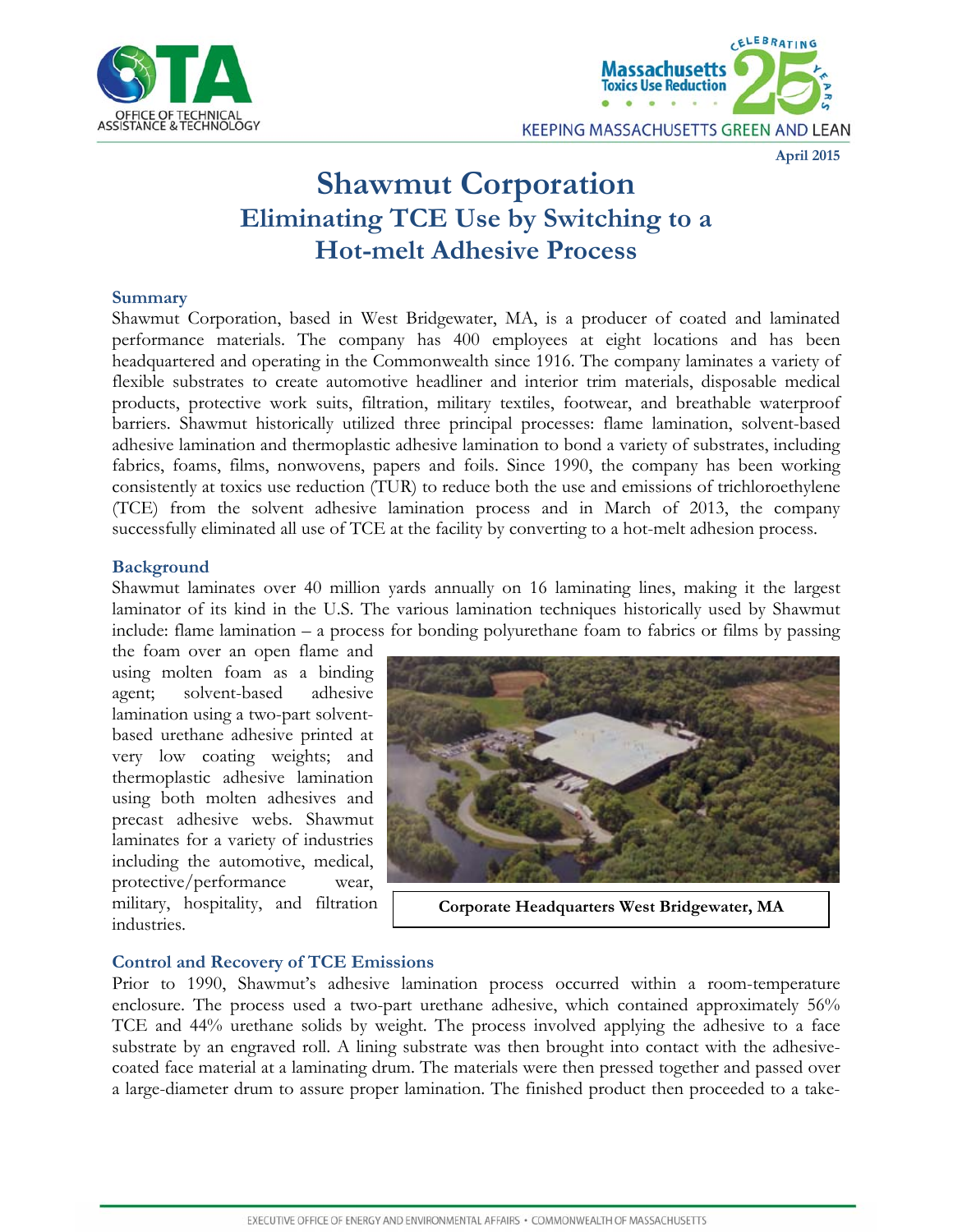up reel for removal. Throughout the adhesive lamination process, all volatile organic compounds (VOCs) were emitted without control, with hoods and blowers to minimize the exposure to employees. The company's first TUR project involved the installation of a carbon adsorber to capture VOCs, rather than emit them. Shawmut reclaimed TCE from the adsorber and sold it back to the adhesive vendor. Over the years, the company put in significant effort to ensure capture by enclosing the lamination lines, resulting in a more efficient flow to the carbon adsorber. Because residual TCE contained in the product was hard to quantify, Shawmut decided to evacuate the product prior to inspection, resulting in the development of a method to extract the VOCs from the roll and capture them with the carbon adsorber.

Shawmut continued to look at cleanup, mixing operations, and general storage as further ways to reduce usage and emissions. One example of this was the introduction of mixing/pumping stations and an enclosed cleaning and storage area that vented into the carbon adsorbers. The company also discovered that sealing the equipment hoods and monitoring the amount of TCE being removed during lamination helped increase the overall effectiveness of the carbon adsorbers.



**Kevin Souza with obsolete carbon adsorbers**

## **Elimination of TCE Use in Facility**

In addition to recovering TCE emissions with carbon adsorbers, Shawmut has worked to eliminate TCE, the solvent, from the adhesion lamination process. In 1995, the company introduced a new hot-melt lamination process, which uses a 100% solid and VOC-free adhesive. In the new process, the adhesive was pre-melted, applied to a moving web, in low coating weights, in molten form. With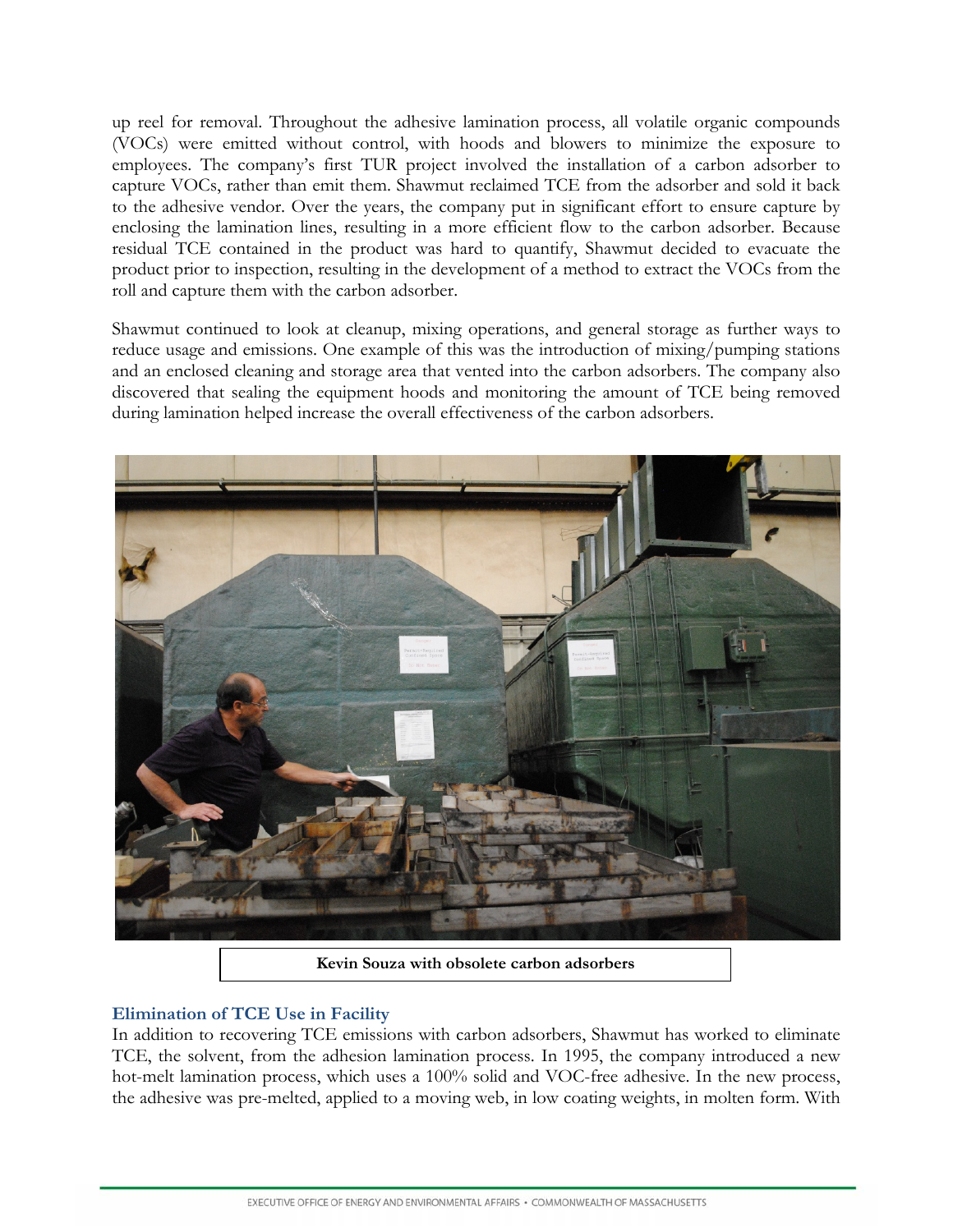the new process, some of Shawmut's products transitioned easily, but other products required extensive process engineering, equipment innovation and chemical engineering before they could comply with specifications of the new "green" process. In October of 2011, the company had made sufficient progress with the new process and decided to discontinue the use of adhesive with TCE. Over the next 18 months, Shawmut worked toward moving all their products to the hot-melt line, completing the transition in March of 2013.

|      |          |               | <b>TCE</b> | (pounds) |         |           | Production<br>Units |            |
|------|----------|---------------|------------|----------|---------|-----------|---------------------|------------|
| Year | Adhesive | In<br>Formula | Recovered  | HazWaste | Emitted | Solvent   | Hot Melt            | Total      |
| 2004 | 789,109  | 431,793       | 325,532    | 18,648   | 87,613  | 7,673,444 | 4,891,135           | 12,564,579 |
| 2005 | 359,570  | 198,544       | 159,937    | 10,731   | 27,876  | 6,771,782 | 5,264,378           | 12,036,160 |
| 2006 | 368,405  | 203,954       | 165,435    | 12,802   | 25,717  | 6,756,651 | 5,621,605           | 12,378,256 |
| 2007 | 198,314  | 109,385       | 82,596     | 16,747   | 10,042  | 2,676,441 | 1,527,333           | 4,203,774  |
| 2008 | 128,081  | 70,657        | 48,298     | 13,670   | 8,690   | 24,608    | 22,963              | 47,571     |
| 2009 | 40,002   | 21,868        | 14,303     | 6,383    | 1,183   | 4,500,288 | 3,536,665           | 8,036,953  |
| 2010 | 53,246   | 29,331        | 8,572      | 8,572    | 12,188  | 577,218   | 4,839,975           | 5,417,193  |
| 2011 | 28,539   | 15,547        | 9,871      | 5,062    | 614     | 424,278   | 4,367,799           | 4,792,077  |
| 2012 | 22,158   | 12,244        | 8,888      | 1,580    | 1,775   | 358,916   | 3,614,751           | 3,973,666  |
| 2013 | 3,663    | 1,857         | 1,280      | 556      | 21      | 93,728    | 3,251,319           | 3,345,047  |

## **Results**

Over the past several years, as Shawmut worked toward the elimination of TCE, the company has had the support and assistance of the Office of Technical Assistance (OTA). OTA assisted Shawmut with the identification of safer alternatives to TCE, leading to the recovery and eventual elimination of TCE use in Shawmut's processes, which has resulted in several benefits for the company. Shawmut saved approximately \$1,000,000 per year in the solvent-based adhesive lamination process as a result of lower adhesive application weights and less waste, resulting from the implementation of better process controls. The complete elimination of TCE in 2013 has led to an additional \$750,000 in annual savings, which includes savings in the maintenance and operation of the solvent recovery systems, the recovery of valuable floor space, and the handling and controls associated with